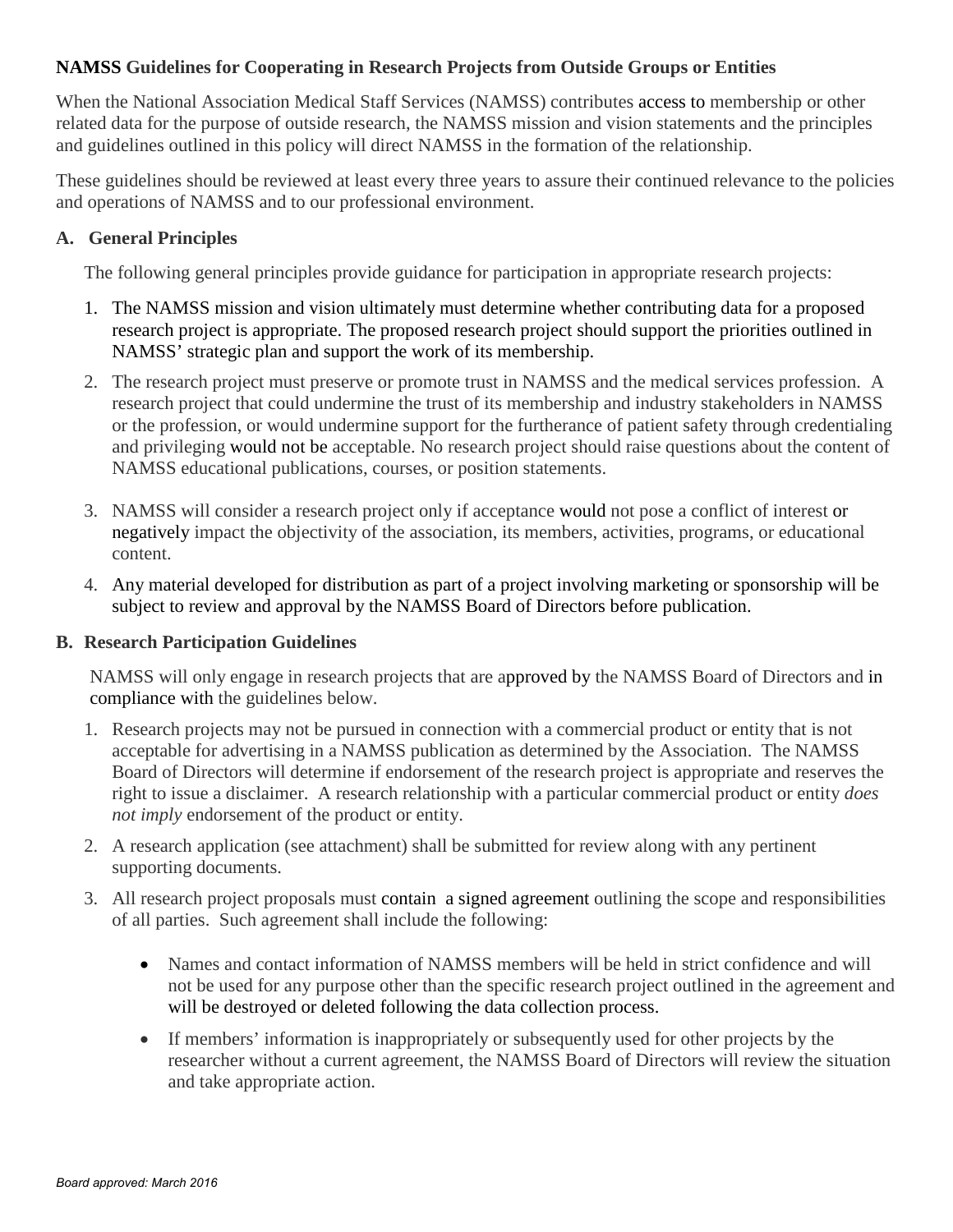- Based on the research project, only membership information related to the specific research project will be released.
- The approximate time required of the individual NAMSS member to complete any research survey shall be indicated in advance by the researcher.
- The final research report will contain only de-identified information.

Upon approval of a research project, NAMSS will send an email to its members informing them that NAMSS has approved the research project. The email will also indicate that member participation is optional and that the initial contact from the researcher will give the members a mechanism to "opt out" or to simply "unsubscribe" from the researchers email.

# **C. Organizational Review and Approval Process**

Every proposal for NAMSS participation in a research project must be thoroughly screened prior to implementation.

- 1. After review by the Executive Director the NAMSS Research Task Force will review all research project proposals to assure adherence to the principles and guidelines herein. Research proposals will be presented to the Research Task Force for a recommendation on an ad hoc basis.
- 2. The Board of Directors will make the final determination on participation in all research projects considering the recommendation of the Research Task Force.
- 3. The Executive Director is responsible for coordinating the review of proposed research projects, managing NAMSS participation in the project consistent with the approved agreement, and reporting to the Board of Directors on all NAMSS research projects at least annually.
- 4. NAMSS's Board of Directors will review all research reports for appropriate use of NAMSS's logos and trademarks and to prevent the perception of implied endorsement (except when appropriate) of the research findings and conclusions prior to release of the final report.
- 5. Research reports or findings that falsely claim NAMSS approval will be subject to a penalty to be determined by the NAMSS Board of Directors.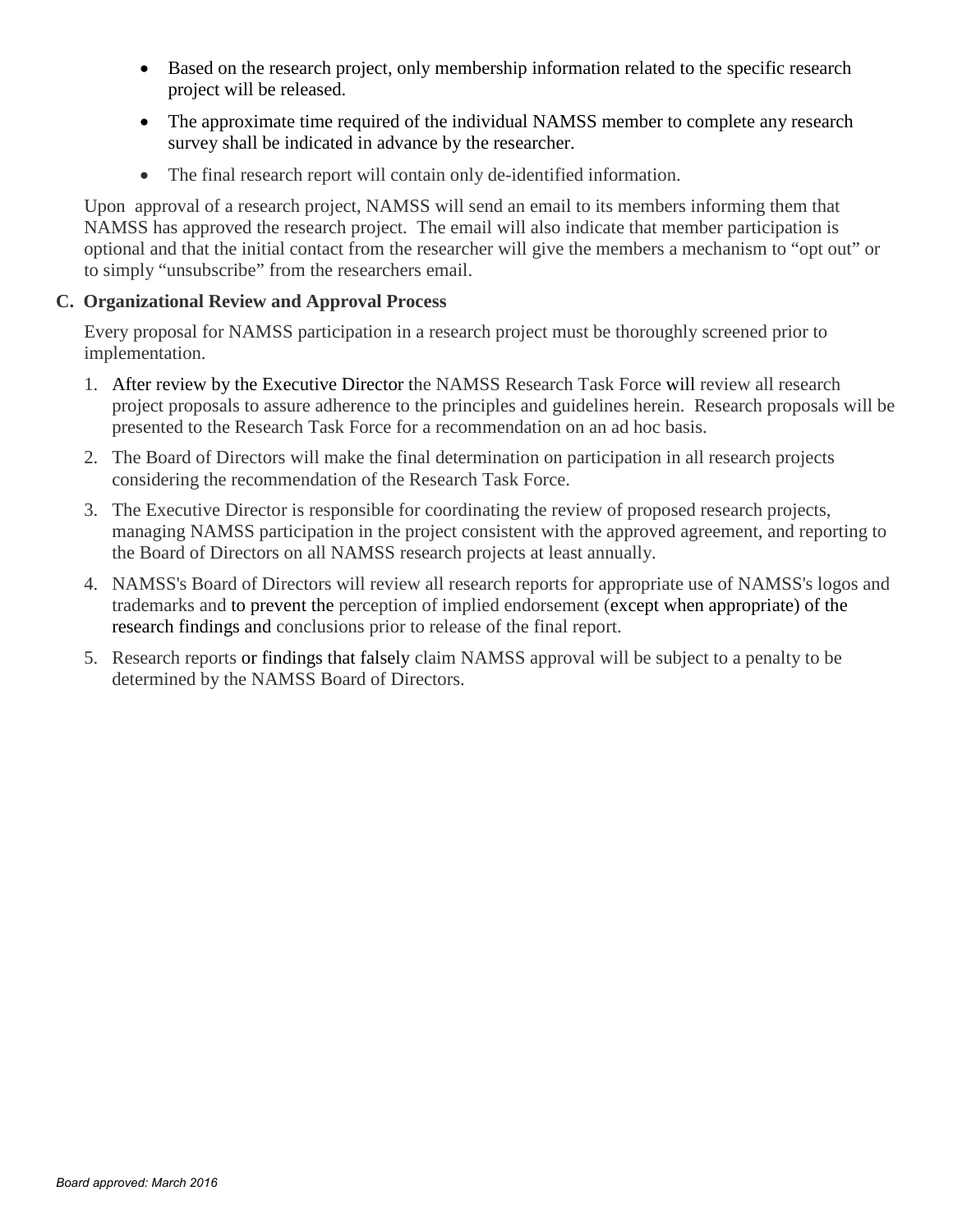# **NAMSS RESEARCH APPLICATION**

**Project Title\_\_\_\_\_\_\_\_\_\_\_\_\_\_\_\_\_\_\_\_\_\_\_\_\_\_\_\_\_\_\_\_\_\_\_\_\_\_\_\_\_\_\_\_\_\_\_\_\_\_\_\_\_\_\_\_\_\_**

Date Submitted to NAMSS

Date Complete Application Received by NAMSS BOARD **Late 100 Mateurs 2016** 

# **Checklist for Items That Must Be Included with This Application**

 $\Box$  Signed Application (this document)

Full Study protocol (see attached Components for Research Study Proposal)

Resume or CV for Principal Investigator and any Co-Investigators

| Principal Investigator: (provider copy of CV or resume)                           |           |  |
|-----------------------------------------------------------------------------------|-----------|--|
| Name                                                                              |           |  |
| <b>Address</b>                                                                    |           |  |
| City, St, Zip Code                                                                |           |  |
| Phone                                                                             |           |  |
| Fax                                                                               |           |  |
| Email                                                                             |           |  |
| <b>NAMSS MEMBER?</b>                                                              | Yes<br>No |  |
| Have you participated in other research projects approved by NAMSS?<br>Yes<br>No. |           |  |
|                                                                                   |           |  |
| Secondary Investigator: (if applicable) (provider copy of CV or resume)           |           |  |
| <b>Company/Sponsor Name</b>                                                       |           |  |
| Address                                                                           |           |  |
| City, St, Zip Code                                                                |           |  |
| Phone                                                                             |           |  |
| Fax                                                                               |           |  |
| Email                                                                             |           |  |
| <b>NAMSS MEMBER?</b>                                                              | Yes<br>No |  |
| Have you participated in other research projects approved by NAMSS?<br>No.<br>Yes |           |  |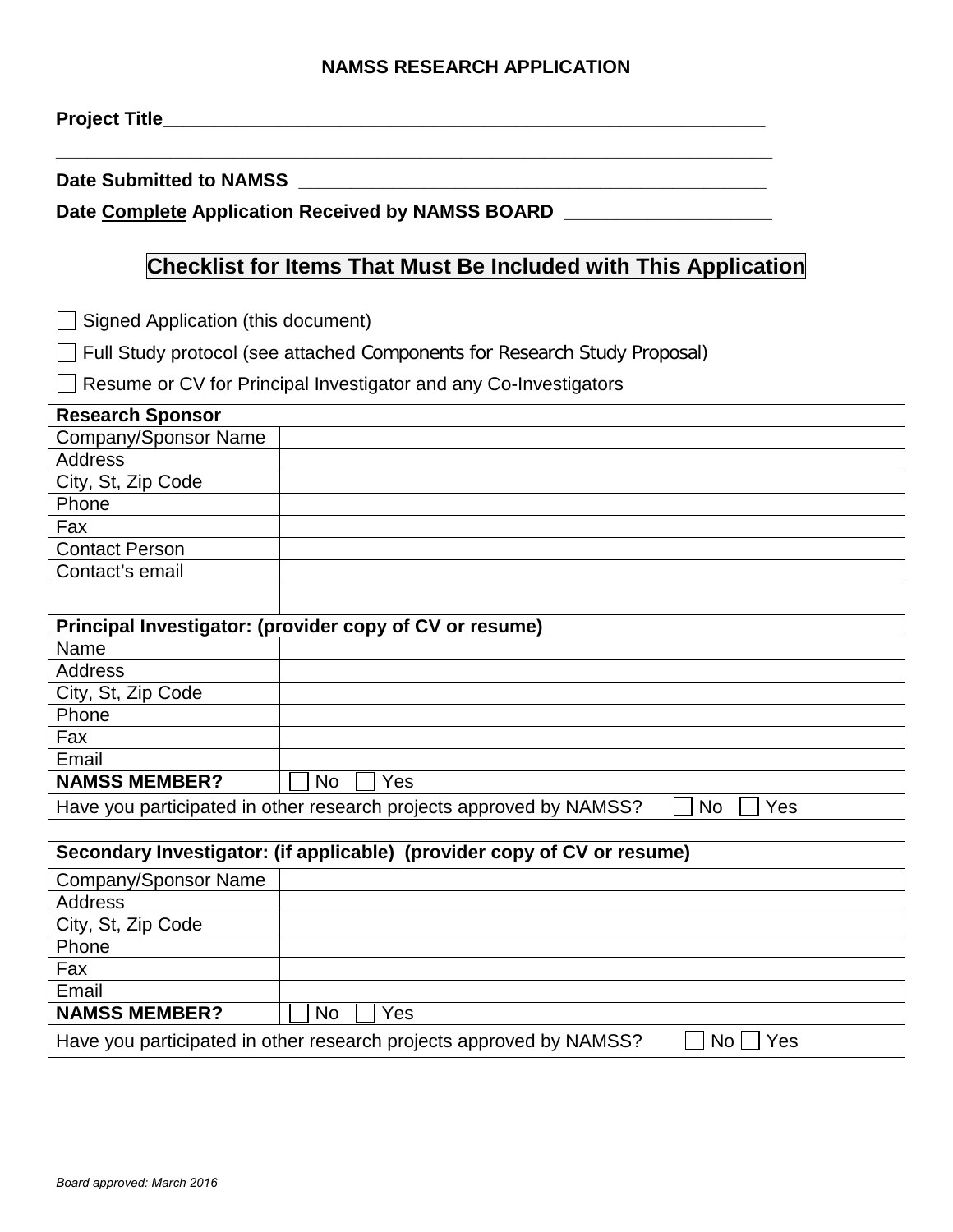| <b>Study Contact</b> (if different from Principal Investigator)                                                                                         |                                                                                                                                                           |  |  |
|---------------------------------------------------------------------------------------------------------------------------------------------------------|-----------------------------------------------------------------------------------------------------------------------------------------------------------|--|--|
| Name                                                                                                                                                    |                                                                                                                                                           |  |  |
| <b>Address</b>                                                                                                                                          |                                                                                                                                                           |  |  |
| City, St, Zip Code                                                                                                                                      |                                                                                                                                                           |  |  |
| Phone                                                                                                                                                   |                                                                                                                                                           |  |  |
| Fax                                                                                                                                                     |                                                                                                                                                           |  |  |
| Email                                                                                                                                                   |                                                                                                                                                           |  |  |
|                                                                                                                                                         | Brief Description of Project: (See attached outline for complete study protocol)                                                                          |  |  |
| Methods to be used                                                                                                                                      | Direct Mail<br>Email<br>Phone                                                                                                                             |  |  |
|                                                                                                                                                         | Other                                                                                                                                                     |  |  |
|                                                                                                                                                         |                                                                                                                                                           |  |  |
|                                                                                                                                                         | Time Period of Data Collection of Proposed Study:<br>From:<br>To:                                                                                         |  |  |
|                                                                                                                                                         |                                                                                                                                                           |  |  |
|                                                                                                                                                         | Approximate Time required of the individual NAMSS member to complete the research tool?                                                                   |  |  |
|                                                                                                                                                         |                                                                                                                                                           |  |  |
|                                                                                                                                                         | Indicate the designated membership you wish to participate in the study:                                                                                  |  |  |
| All NAMSS members                                                                                                                                       | Hospital Members<br><b>Managed Care Members</b>                                                                                                           |  |  |
| Credentials Verification Organizations [11]                                                                                                             | <b>Provider Enrollment</b><br>Vendor                                                                                                                      |  |  |
|                                                                                                                                                         |                                                                                                                                                           |  |  |
| <b>Subject Confidentiality:</b>                                                                                                                         |                                                                                                                                                           |  |  |
| Who has access to the study records?<br><b>Study Monitors</b><br><b>Primary Investigator</b><br><b>NAMSS</b><br><b>Study Sponsor</b><br>Other, Specify: |                                                                                                                                                           |  |  |
| include names, institution, etc.)<br>No                                                                                                                 | Will research records be linkable to the members by identifiers entered into the records? (Identifiers<br>Yes (If yes, clarify record keeping procedures) |  |  |
| What measures will be taken to preserve the confidentiality of research information collected and the<br>privacy of NAMSS members?                      |                                                                                                                                                           |  |  |
| Is there a likelihood of commercialization of the new knowledge?<br>No<br>Yes                                                                           |                                                                                                                                                           |  |  |
| Advertising: Will advertisements be used?                                                                                                               | <b>No</b><br>Yes (attach copy)                                                                                                                            |  |  |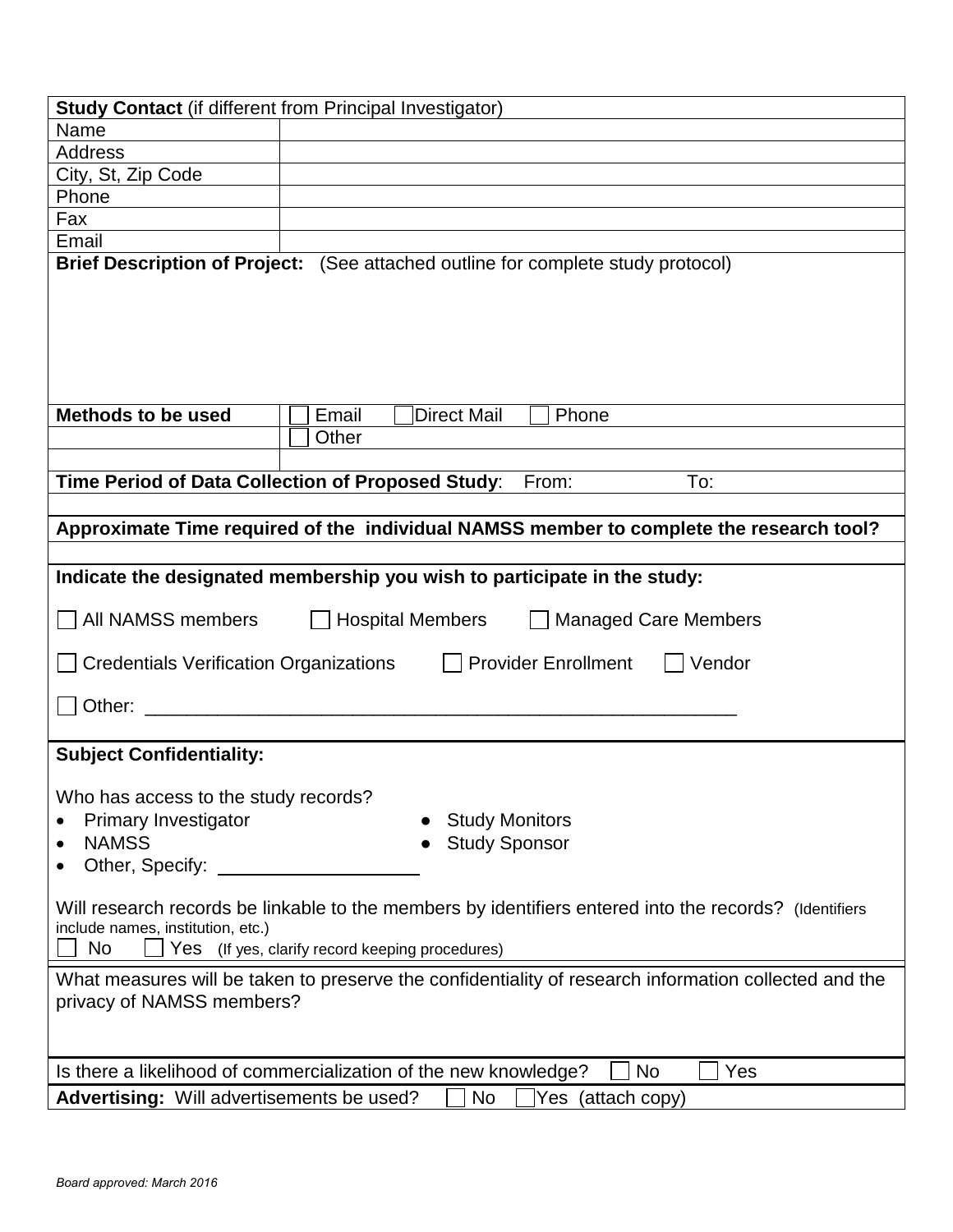**Disclosure of Conflict of Interest:** Describe any potential conflicts of interest including any potential financial gain to you or your organization

I understand and agree to the statements above and that signature of this agreement certifies that all of the information herein contained is a true and accurate representation of the proposal to be undertaken and agree to the terms below:

- Names and contact information of NAMSS members will be held in strict confidence and will not be used for any purpose other than the specific research project outlined in the agreement and will be destroyed or deleted following the data collection process.
- Based on the research project, only membership information related to the specific research project will be released.
- If members' information is inappropriately or subsequently used for other projects by the researcher without a current agreement, the NAMSS Board of Directors will review the situation and take appropriate action.
- I agree to provide NAMSS members with a mechanism to "opt out" of the study or simply "unsubscribe" from the initial email.
- Data ownership will be shared between NAMSS and the researcher unless otherwise agreed upon in advance.
- I agree not to start this study until final approval has been obtained from the NAMSS Board of Directors.

\_\_\_\_\_\_\_\_\_\_\_\_\_\_\_\_\_\_\_\_\_\_\_\_\_\_\_\_\_\_\_\_\_\_\_\_\_\_\_\_ \_\_\_\_\_\_\_\_\_\_\_\_\_ Principal Investigator's Signature **Date** Date

Approval by the NAMSS Board

\_\_\_\_\_\_\_\_\_\_\_\_\_\_\_\_\_\_\_\_\_\_\_\_\_\_\_\_\_\_\_\_\_\_\_\_\_\_ \_\_\_\_\_\_\_\_\_\_\_\_\_\_\_ NAMSS President **Date**